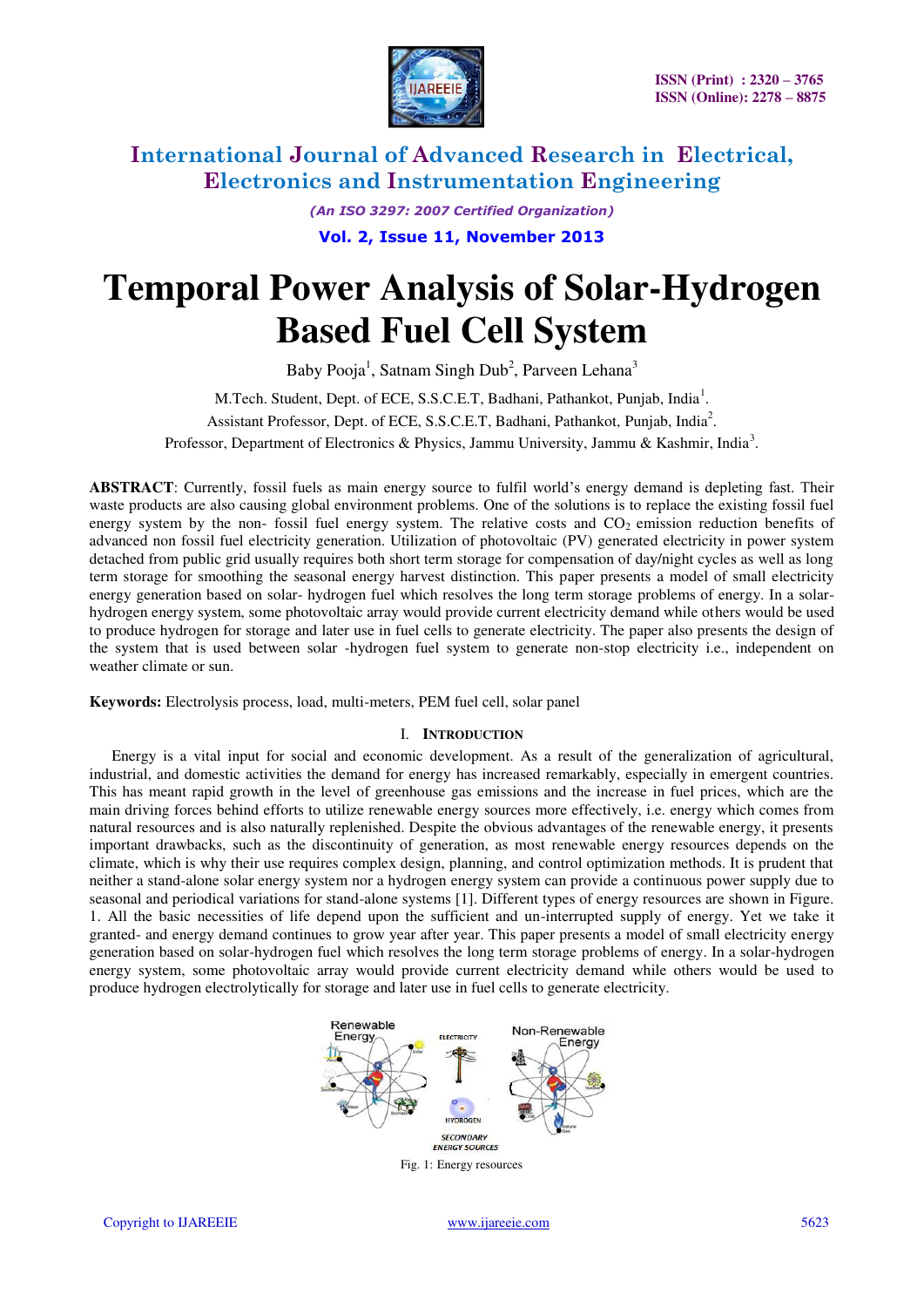

*(An ISO 3297: 2007 Certified Organization)* 

### **Vol. 2, Issue 11, November 2013**

 In the long term, a hydrogen based economy will have an impact on all the sectors. Hydrogen provides what in many respects is an ideal energy carrier or energy currency. Life cycle assessment is a systematic analytic method that helps identify and evaluate the environment impacts of competing processes.



Fig. 2: Life cycle of hydrogen from renewable energy sources

 In the way as shown in figure 2, a life cycle inventory is created which accounts for the total inputs and outputs of all flows attributable to the production of hydrogen [2]. Electricity produced from renewable energy sources could be used to make hydrogen and oxygen by electrolysis of water, and hydrogen recombined with oxygen in a fuel cell to generate electricity when needed as shown in Figure 3.This work addresses the issues relating to the development of a new concept for on board-hydrogen production for energy recovery [3].



Fig. 3: Fuel cell based electricity generation

 Solar based hydrogen generation may be difficult during cloudy weather. Hence for uninterrupted energy supply, solar based systems should be supported by alternative mechanism of energy production. For example, solar-hydrogen storage based systems may help towards this objective as shown in figure 3. It allows testing of an energy management strategy to best satisfy the power demand of the fuel cell. No other energy generating technology holds the combination of benefits that fuel cells offer. Some of the benefits are as follows.

- Energy security: Abundant source
- Supply security: Efficient, modular, and fuel flexible
- Physical security: Resources evenly distributed in nature
- High reliability
- $\bullet$  High quality power and high efficiency as high as 85%
- Environmental friendly

 The objective of this paper is to investigate temporal power analysis of Solar-hydrogen based fuel cell system. Section II explains Solar-hydrogen based fuel Cell System which consists of three parts i.e. solar panel, electrolysis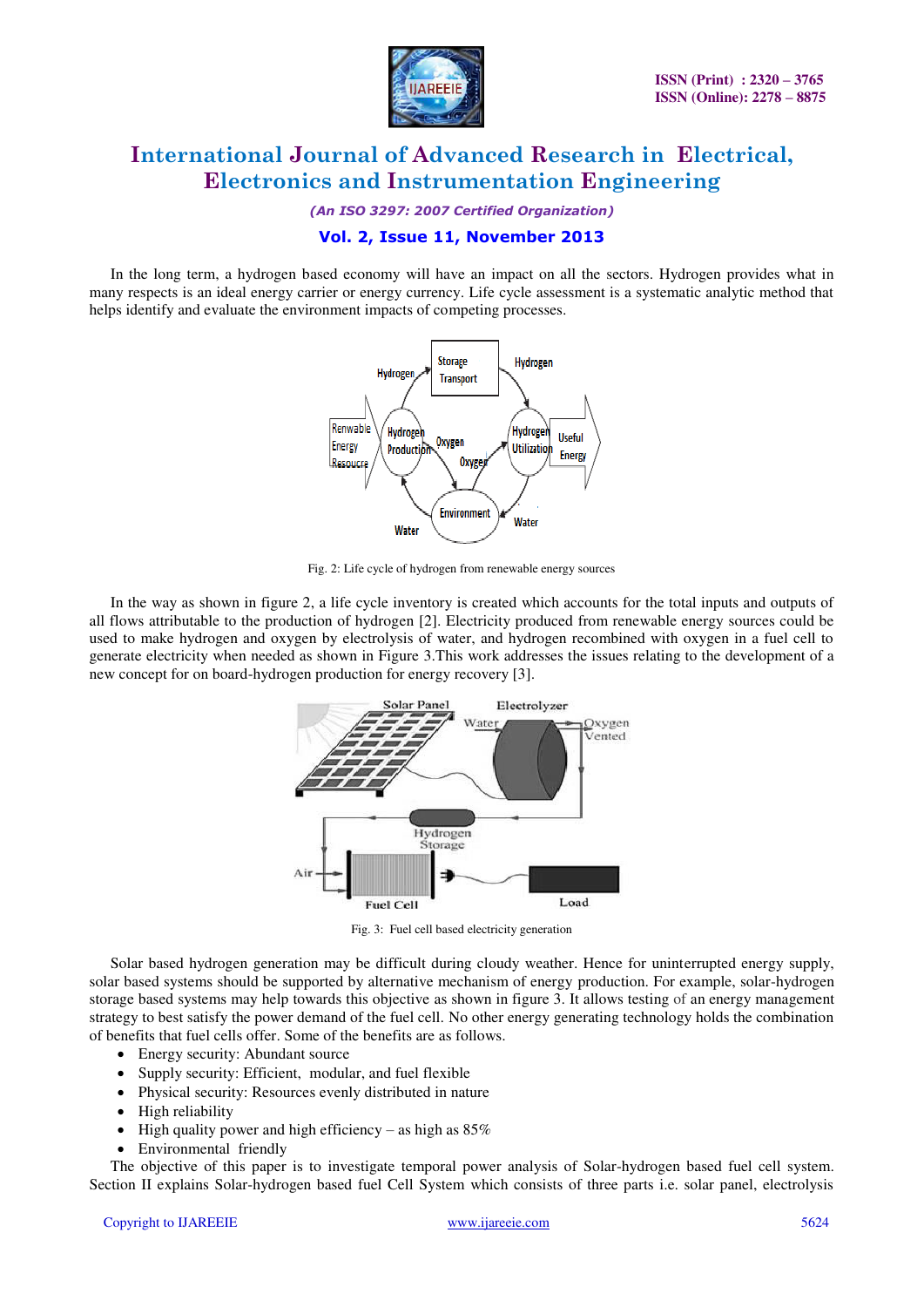

*(An ISO 3297: 2007 Certified Organization)* 

#### **Vol. 2, Issue 11, November 2013**

process of water, and hydrogen fuel. The methodology is given in section III, results and discussions in section IV along with conclusions in section V.

#### II. **SOLAR-HYDROGEN BASED FUEL CELL SYSTEM**

 Solar-hydrogen based fuel cell system is a system which consists of three parts i.e. solar panel, electrolysis process of water, and hydrogen fuel along with Polymer Electrolyte Membrane (PEM) fuel cell. It consists of three parts Solar panel, electrolyser and electricity production through fuel cell [4].

*Solar Panel:* fuel prices constantly rising and global oil reserves on the verge of declining, renewable energy is what is being looked at, as never ending energy source of the future. Solar energy is most sought today in developing countries [5]. Conventional solar cells are called photovoltaic cells which are used to obtain solar energy. It identifies the direct conversion of sunlight into energy by means of solar cells. Photovoltaic refer to the creation of the voltage form light. Solar photovoltaic system directly converts sunlight into useful electricity. This process is called photoelectric effect, discovered by 'Alexander Bequerel' in 1839.The photovoltaic effect describes the release of positive and negative charge carriers in a solid state when light strikes its surface. The energy generator in a PV system is the solar cell. These solar cells are made out of semiconducting material, usually silicon. When light hits the cells, they absorb energy through photons. This absorbed energy knocks out electrons in the silicon, allowing them to flow. By adding different impurities to the silicon such as phosphorus and boron, an electric field can be established. This electric field acts a as a diode, because it only allow electrons to flow in one direction. Consequently, the end result is a current of electrons, better known to us as electricity. For given solar irradiation, the efficiency of PEC (Photo Electrochemical Cell) hydrogen energetic output is lower than the Photo Voltaic electrical output [6]. The output power (product of current and voltage) of a solar cell is temperature dependent. Higher cell temperature lead to lower output and hence to lower efficiency. The level of efficiency indicates how much of the radiated quantity of light is converted into usable electrical energy. The electrical system powered by solar arrays requires special design considerations due to varying nature of the solar power generated resulting from unpredictable and sudden changes in weather conditions which change the solar irradiation level as well as the cell operating temperature [7].

*Electrolysis Process:* Electrolysis is a method of separating bonded elements and compounds by passing an electric current through them or it is defined as the decomposition of as substance by means of an electric current. When an electric current is passed through water containing an electrolyte, the water molecules decompose via an oxidationreduction reaction. Oxygen gas is generated at the anode and hydrogen gas is generated at the cathode as shown in Figure 4.



Fig. 4: Electrolysis process of water

The purpose of the electrolyte, such as sodium sulphate, is to provide ions that will carry the current through the solution. Depending on the nature of the electrolyte, different reactions may take place at the anode and the cathode during the electrolysis of an aqueous solution.

 *Hydrogen fuel cell:* Hydrogen is an energy carrier that can be used to store, move, and deliver energy produced from other sources. It is the simplest element on the earth and the most abundant element in the universe; but despite its simplicity and abundance, hydrogen doesn't occur naturally as a gas on earth. It is always combined with other elements for example water is a combination of hydrogen and oxygen. Hydrogen is also found in many organic compounds, notably the "hydrocarbons" that make up fuels such as gasoline, natural gas, methanol and propane etc. To generate electricity using pure hydrogen must first be extracted from a hydrogen containing compounds then it can be used in a fuel cell [8]. For example, in the electrolysis of water, electricity is used to produce hydrogen & oxygen. In a fuel cell the reverse reaction occurs; hydrogen and oxygen react to form water and electricity is produced. When

Copyright to IJAREEIE www.ijareeie.com 5625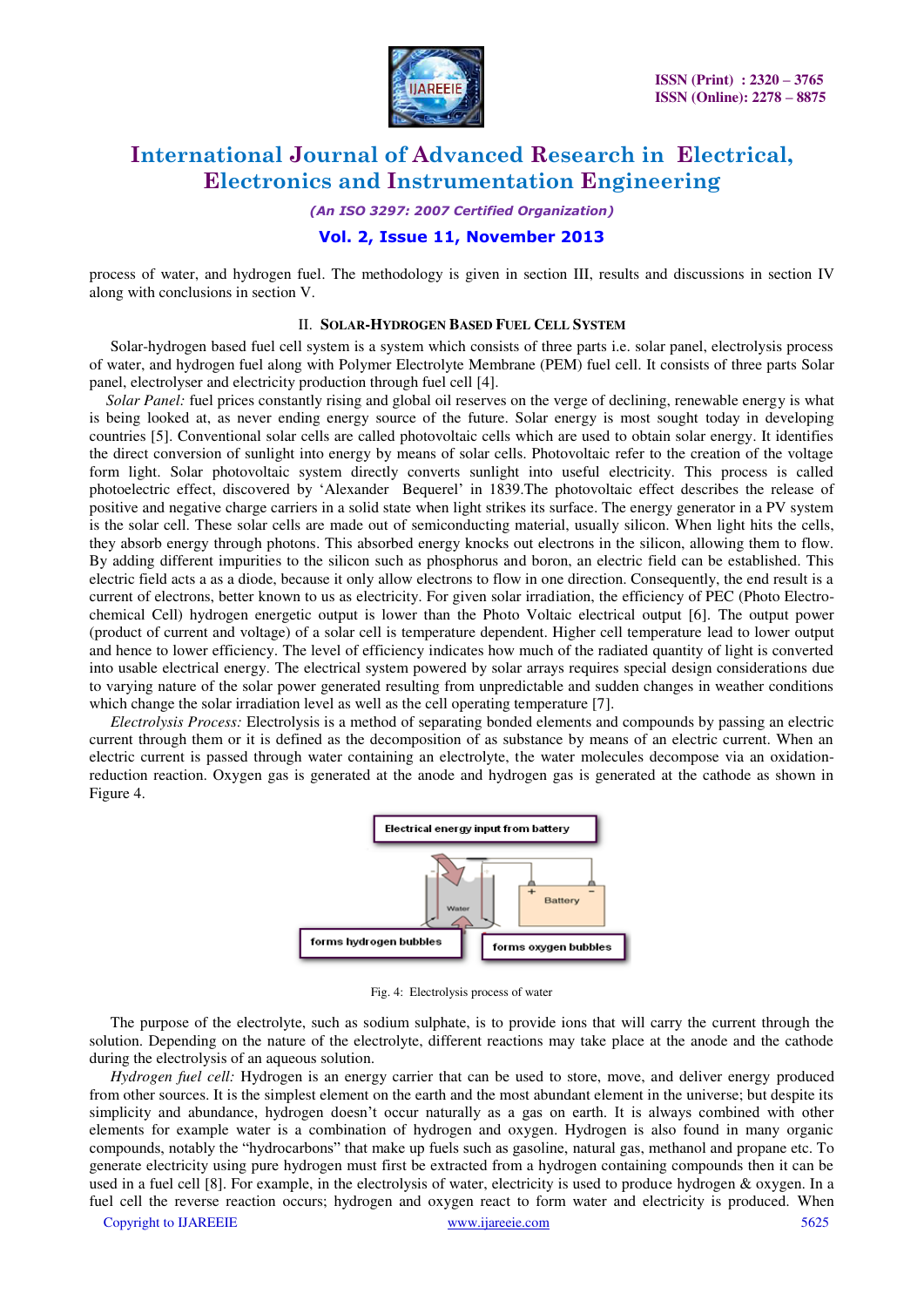

*(An ISO 3297: 2007 Certified Organization)* 

### **Vol. 2, Issue 11, November 2013**

hydrogen is burned, there is a reaction between the hydrogen and oxygen which results in water, while energy is release in the form of heat. In A fuel cell, the process is split in two parts. The two processes take place on each respective side of the electrolyte which keeps the gases separated, but which transports ions. The negatively charged electrons move in an outer electrical circuit. With this apparatus a portion of chemical energy is converted directly to electrical energy. In reality, the efficiency is lower, but compared to traditional technology, the fuel cell is very efficient. There are several fuel cells with different characteristics and uses. They are usually classified according to the electrolyte that is used i.e. alkaline (AFC), proton exchange membrane (PEMEC), phosphoric acid (PAFC), molten carbonate (MCFC), solid oxide (SOFC) etc. [2]. Polymer electrolyte membrane (PEM) fuel cell is also sometimes referred to as a polymer electrolyte fuel cell (PEFC). PEM fuel cells are the serious candidate for small-scale distributed stationary power generation [9].

#### III. **METHODOLOGY**

Investigations were carried out to study the temporal power analysis of solar-hydrogen based fuel cell system. In this research paper, the aim is to generate electricity using hydrogen fuel cell. The experiment setup can be understood below in figure 5. First of all, solar panel used solar energy and converted that solar energy into electrical energy. After conversion, solar panel applied that generated electrical energy to the electrolyser where electrolysis process of water takes place. When an electric current is passed through water containing an electrolyte, the water molecules decompose via an oxidation-reduction reaction. Oxygen gas is generated at the anode and hydrogen gas is generated at cathode, where oxygen and hydrogen gases are collected in different flasks. Now, collected pure hydrogen and the oxygen (in the form of air) are applied to a fuel cell. A fuel cell is an electrochemical device that converts hydrogen fuel directly into electricity and heat without combustion. By the nature of its electrochemical reaction, a fuel cell can be more than twice as efficient as an internal combustion engine.



Fig. 5: Experimental setup for solar-hydrogen based fuel cell system

 A combustion engine burns fuel to create heat and in turn converts heat into mechanical energy and finally electricity. A fuel cell produces electricity, water and heat directly from hydrogen and oxygen and then applied generated renewable energy to the respective load. The hardware system of this experiment is shown in figure 6. In this experiment, solar module exposed to solar radiation from one hour with 460 ohm resistive load is connected with circuit. Then all readings are to be taken after one minute interval.



Fig. 6: Solar-hydrogen fuel cell hardware system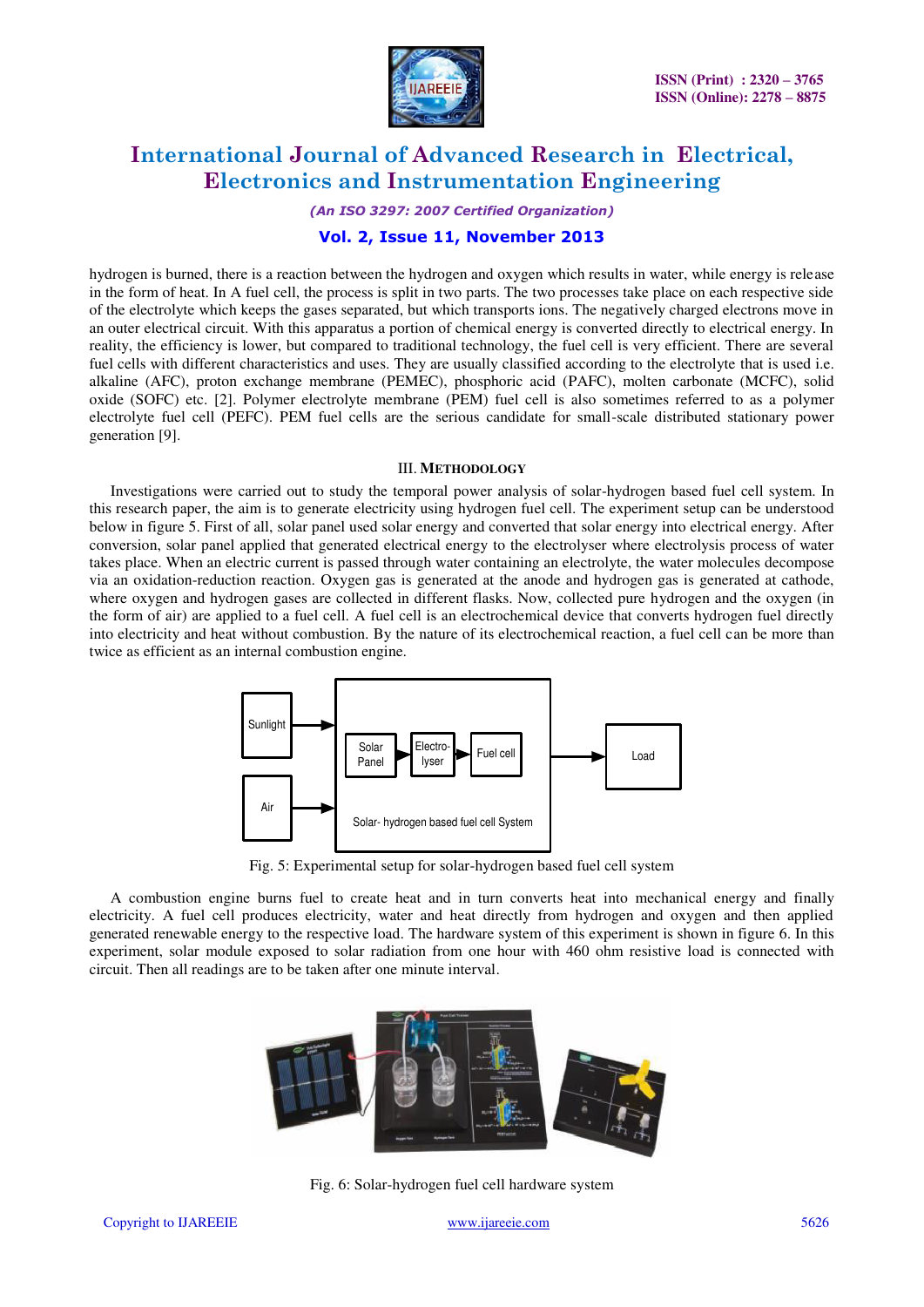

*(An ISO 3297: 2007 Certified Organization)* 

### **Vol. 2, Issue 11, November 2013**

#### IV.**RESULTS AND DISCUSSION**

Investigations were carried out using fuel cell system for the determination of the electrical properties of the solarhydrogen based fuel cell. It is discovered that power output reaches a maximum power point of 36.025 nW (nano-Watts) at 1.31 V (volts) and 27.5 µA (micro-Amperes) current. As the result, the maximum power output decreases to 1.029 nW (nano-Watts) at 0.21 V (volts) and 4.9 µA (micro-Amperes) from maximum power point of 36.025 nW (nano-Watts) at 1.31 V (volts) and 27.5 µA (micro-Amperes) current. The maximum power output of solar-hydrogen fuel cell setup taken during readings after solar panel was removed from the circuit. All readings are to be taken after every 1 minute as shown below in table 1.

| S.no | Current   | Voltage | Power  |
|------|-----------|---------|--------|
|      | $(\mu A)$ | (mV)    | (nW)   |
| 1    | 27.5      | 1.31    | 36.025 |
| 2    | 26.0      | 1.20    | 31.20  |
| 3    | 22.0      | 1.10    | 24.20  |
| 4    | 17.5      | 0.89    | 15.575 |
| 5    | 12.5      | 0.61    | 7.625  |
| 6    | 9.0       | 0.43    | 3.87   |
| 7    | 8.0       | 0.35    | 2.80   |
| 8    | 6.0       | 0.28    | 1.68   |
| 9    | 5.0       | 0.23    | 1.15   |
| 10   | 4.9       | 0.21    | 1.029  |
|      |           |         |        |

Table 1: Results of Solar -Hydrogen based Fuel Cell System

The calculated values are represented in form of graph as shown below in figure 7. All of these are necessary in the concept of progress integration and cogeneration to reduce high energy consumption and difficulties within each unit. Solar-hydrogen pre-treatment section which is an essential part has been focus in this paper. Membrane technology is a promising alternative to be applied in this section and the overcome of PEM system performance after using this technology is in good agreement with primary mathematical simulation and the criterion of no external energy demand condition.



Fig. 7: Graphic representation of solar hydrogen based fuel cell system's results

#### V. **CONCLUSION**

It can be concluded from the experimental study of solar-hydrogen based fuel cell system, the power of the system decrease with decrease the volume of hydrogen. It can provide appreciable stable voltage over time. Also, the waste products from system such as oxygen, heat and water are certainly not harmful for environment. As a result, we studied that however the volume of hydrogen decreases during electrolysis process, the output power will also decreases. So, this drawback can overcome by using hydrogen storage process during solar electrolysis process.

Copyright to IJAREEIE www.ijareeie.com 5627